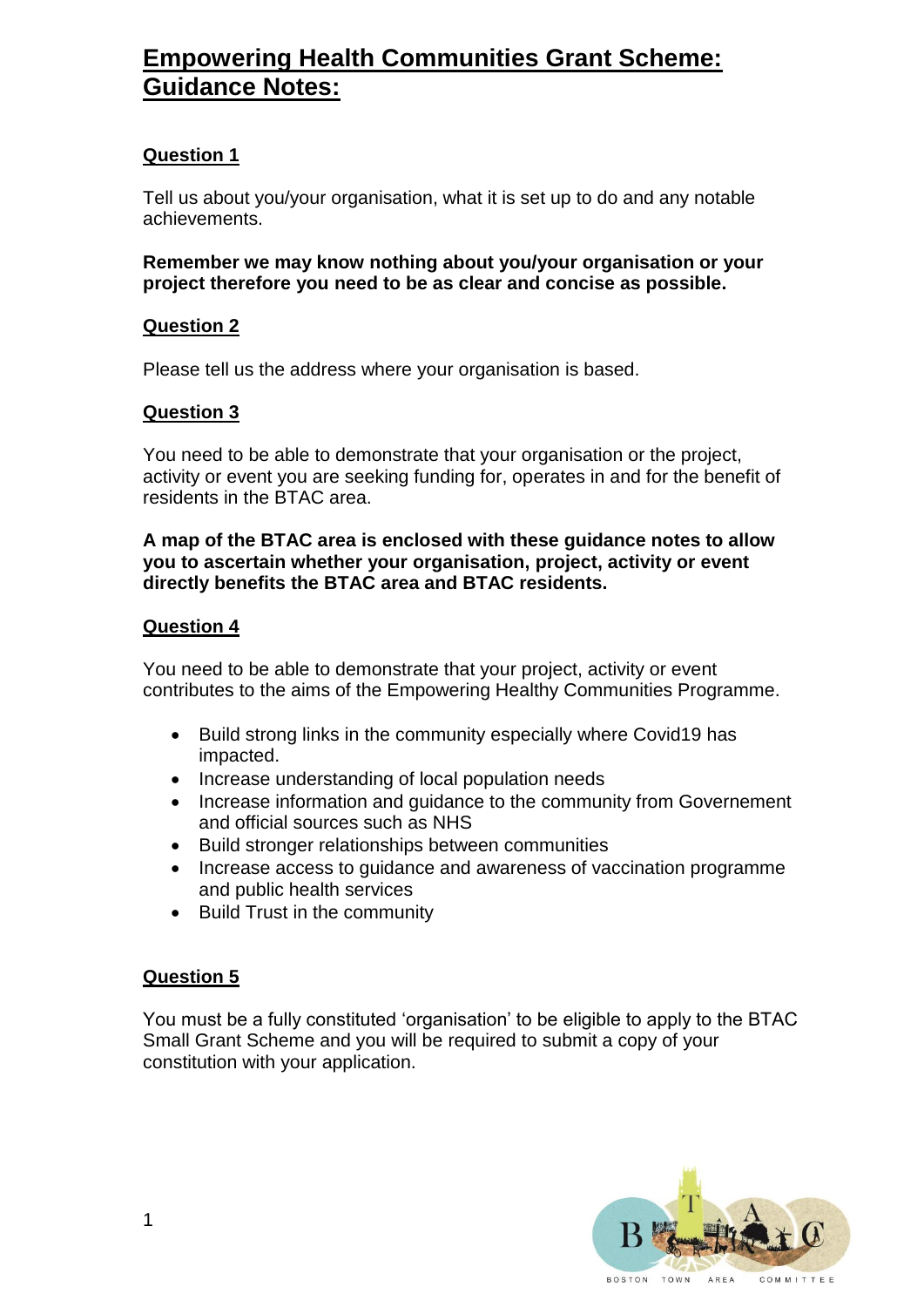# **Question 6**

You need to be able to demonstrate that your organisation has its own bank account. We do not need bank details at this stage, you will be asked for these if you are successful. All we need here is the name of your bank and the name in which the bank account is held.

#### **Question 7**

This is the name and contact details of the person completing the application on behalf of the organisation.

#### **Question 8**

This is your opportunity to tell us exactly how your project will directly benefit the Town Centre Ward communities, please use the following points to help answer this question:

- Tell us what you want to do whilst making links to the aims and objectives of the Empowering Healthy Community Programme
- Tell us where your project is based (which town centre ward) please see the ward map provided in the application pack.
- Tell us how many people you envisage will benefit from your project.
- E.g. xx number of people come from Witham Ward, x number of people come from Fenside Ward and so on. You don't need to and should not provide, names and addresses.
- Explain how you have proven the need for your project have you carried out any consultation?, are you aware of any other groups delivering the same or similar projects?, if you know of similar projects can you evidence why your project is still needed?
- Tell us, where you are asking for a contribution to a larger project, whether you have applied to other funders.
- Tell us how you intend to measure the impact of your project on the BTAC Wards – numbers engaged with and how they have benefitted.
- Tell us about any contractors you wish to engage as part of your project and if you are able to source locally.
- Tell us how your project, activity or event, contributes to the aims of the Empowering Healthy Communities Programme.

#### **See Page 9 for our assessment framework**

# **Question 9**

If you are asking for a contribution towards the cost of a larger project, we need to know how much the total project costs are likely to be. **Please include VAT when providing costs.** It will be useful for you to provide us with an itemised breakdown of the full project costs.

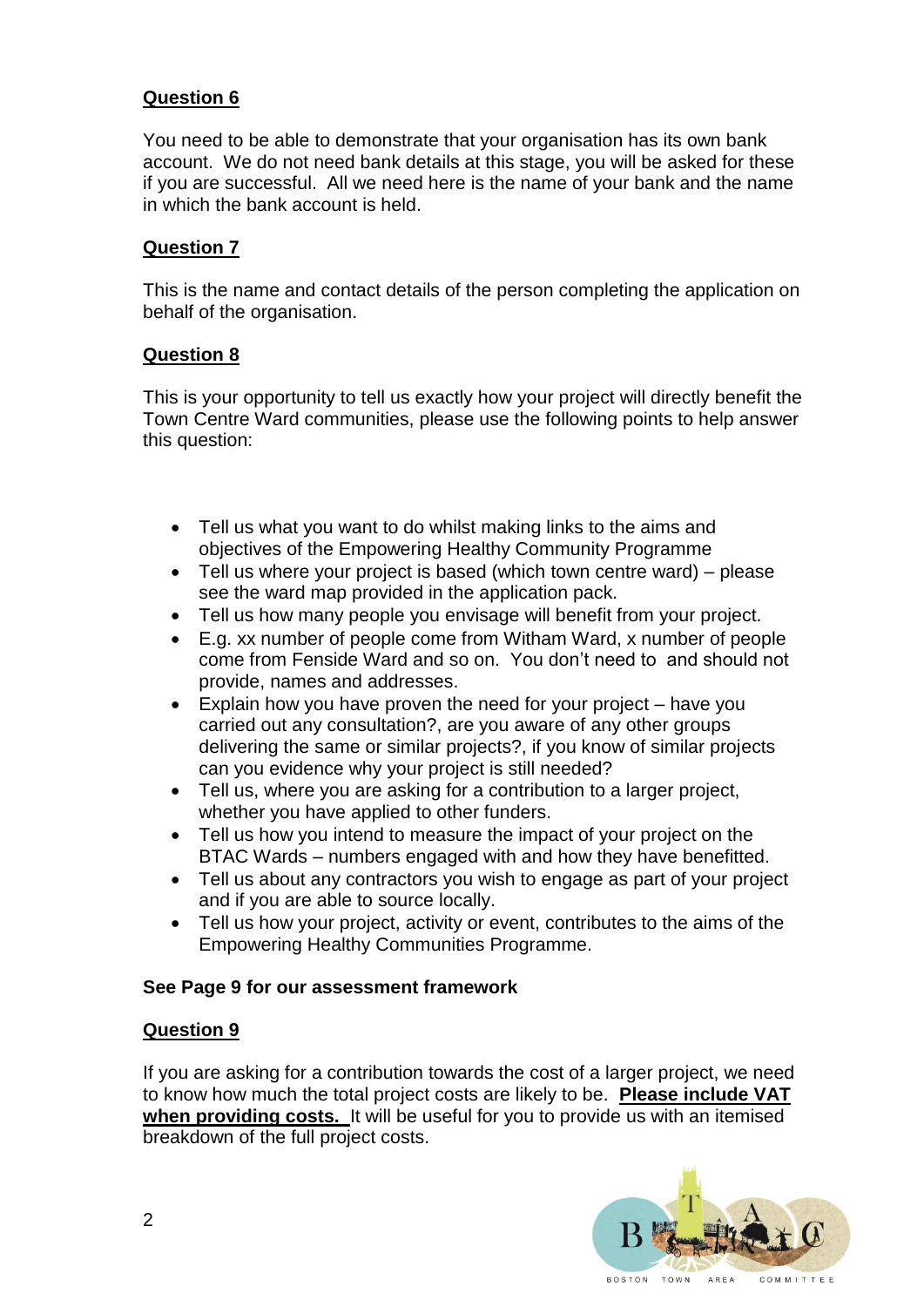# **Question 10**

Please tell us how much you are applying to BTAC for. **Again all costs need to be inclusive of VAT.** Please also state what the funds will contribute towards or pay for in full.

#### **Question 11**

If you are applying to BTAC for a contribution towards the cost of a larger project, then we will need to know if you have applied to any other funders, how much you have applied for and when will you know that funding has been secured.

If you are applying to BTAC as the only funder to cover small startup/revenue/capital/one off costs then please tell us here.

#### **Question 12**

This question is only applicable if you are applying to BTAC to contribute towards the cost of a larger project. If you are applying to BTAC to cover small start-up/revenue/capital/ one off costs then please tell us here.

#### **Question 13**

You must be able to supply this documentation with your application otherwise it will be incomplete and will not be processed.

# **Declaration and Question 14**

It is important that within this section the applicant confirms whether or not any party to the application has any relationship, connection or activity with any Member of the Boston Town Area Committee. By signing the declaration, the person completing the application on behalf of the organisation confirms that they have provided true and accurate information and is authorised to apply on behalf of the organisation.

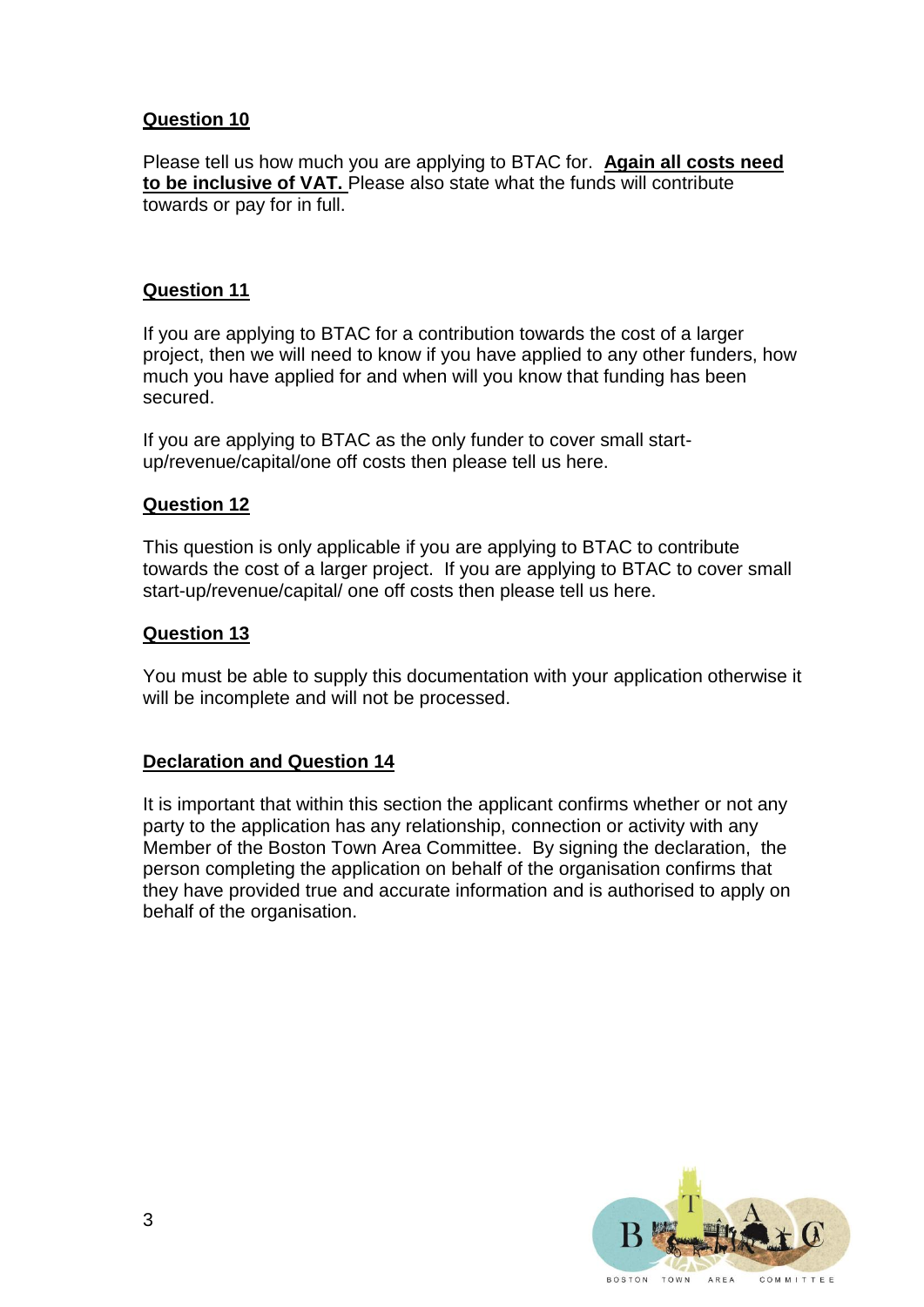# **Assessment Framework:**

Scoring Criteria your application will be measured against the following:

Your project/service must:

- Directly benefit people from the BTAC Wards of Boston.
- Demonstrate how it meets the theme/themes of the Empowering Healthy Communities Programme
- Be able to demonstrate, if applicable, that other funding to support your project/service has been sought and/or obtained.

**All Applicants should contact the Empowering Health Communities BTAC Grants Scheme Administrator, Maddy Eyre, Boston Borough Council, Municipal Buildings, West Street, Boston, Lincolnshire, PE21 8QR. Tel: 01205 314269 or**

**e-mail [maddy.eyre@boston.gov.uk](mailto:maddy.eyre@boston.gov.uk) to clarify when their application will be considered.** 

Applicants will be informed whether their applications will progress to the formal Committee for consideration or whether they have not met the minimum requirements of the Scheme.